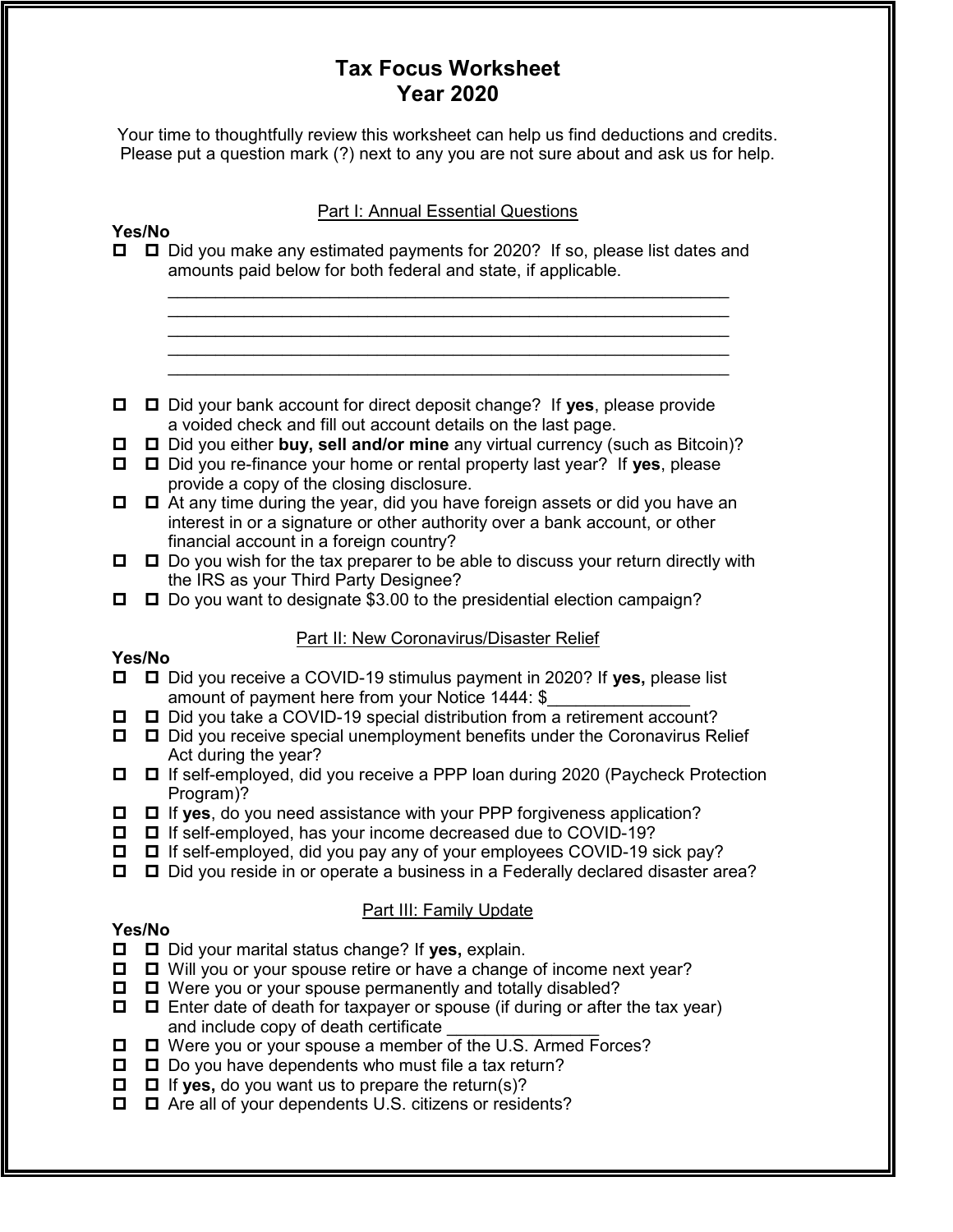- $\Box$   $\Box$  Has there been any change to the dependents you are claiming on your tax return (shared custody, high school graduate, etc)?
- $\Box$   $\Box$  Did you support any other person living in your household?
- D Did you incur adoption expenses?
- $\Box$   $\Box$  If yes, was it for a special-needs child?

## Part IV: Income Checklist

## Yes/No

- $\Box$   $\Box$  Did you receive any W-2 wages? If yes, please enclose W-2 copies.
- $\Box$   $\Box$  Did you receive tip income **not** reported to your employer?
- $\Box$   $\Box$  Did you receive any disability payments, either taxable or non-taxable?
- $\Box$   $\Box$  Did you receive any miscellaneous income (prizes, jury duty)?
- $\Box$   $\Box$  Did you receive any payments as a result of a legal settlement?
- $\Box$   $\Box$  Did you pay or receive alimony? If so, what was the date of your final divorce decree? \_\_\_\_\_\_\_\_\_\_\_\_\_\_\_
- $\Box$   $\Box$  Did you have any gambling winnings? If yes, please include any gambling losses incurred.
- $\Box$   $\Box$  Did a lender cancel any of your mortgage or credit card debt? If yes, attach any Forms 1099-A or 1099-C received.

## Part V: Retirement Account Transactions

## Yes/No

- $\Box$   $\Box$  Did you **receive** income from a pension, profit-sharing plan annuity or IRA?
- $\Box$   $\Box$  If you are over 72, have you taken the required minimum distribution from your IRA(s) or 401K(s)? If you are not sure, please provide the year end statement for all IRA accounts from December 31 of the year prior to your distribution.
- $\Box$   $\Box$  Did you roll over an IRA or another qualified retirement plan?
- $\Box$   $\Box$  Did you convert any of your retirement plans to a Roth?
- □ □ Did you make contributions to your own (non-employer) Traditional IRA, Roth IRA or other individual plan?

## Part VI: Investments

## Yes/No

- $\Box$   $\Box$  Did you buy or sell any stocks or bonds? If yes, attach broker and cost basis information, including any 1099-B received.
- $\Box$   $\Box$  Did you cash in any U.S. savings bonds?
- $\Box$   $\Box$  Did any of your dependent children have investment income (interest, dividends, stock sales) greater than \$2,200? Note: do not include wages.
- $\Box$   $\Box$  Did you receive stock from a bonus plan with your employer? If yes, please provide statement detailing each transaction.
- $\Box$   $\Box$  Did you make a loan at an interest rate below market rate?

## Part VII: Real Estate Transactions & Loans

## Yes/No

- Did you buy, sell, refinance, or abandon a principal residence or other real estate? If yes, attach copies of any closing statements and Forms 1099.
- $\Box$   $\Box$  Did you pay property taxes on real estate? If yes, please provide amounts paid.
- $\Box$   $\Box$  Have you ever re-financed your current residence in the past?
- $\Box$   $\Box$  If yes, did you receive cash equity from your re-finance that was not spent on the home or were the refinance fees included in the new loan?
- $\Box$   $\Box$  Do you currently have a home equity line of credit, the proceeds of which were not spent on the home?
- $\Box$   $\Box$  Did you pay interest on a second home (including an RV)?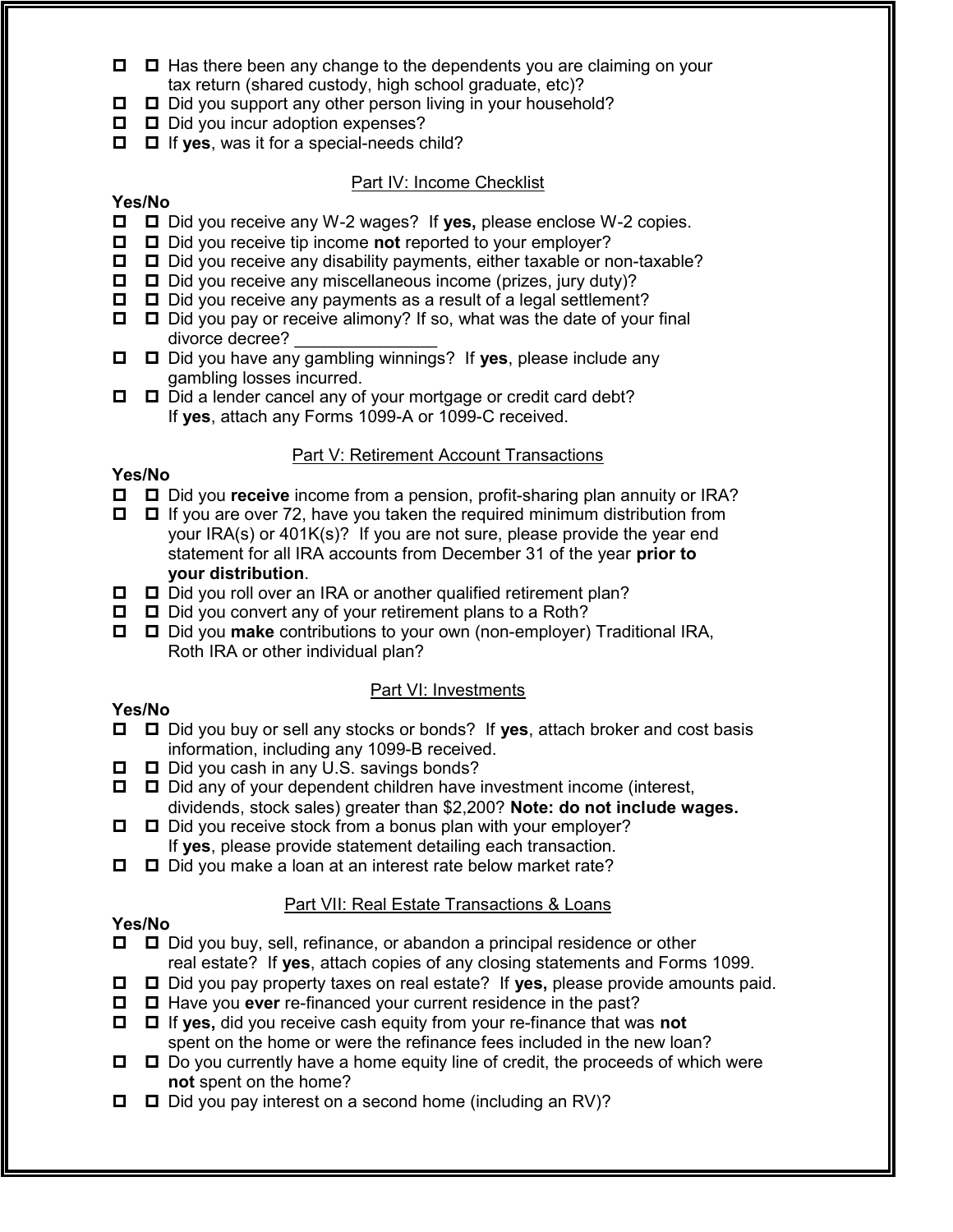## Part VIII: Deductions & Credits

#### Yes/No

- $\Box$   $\Box$  Did you purchase a hybrid or electric vehicle?
- **□** □ Did you purchase a motor vehicle or boat or have a significant remodel/home improvement? If yes, attach documentation showing sales tax paid.
- $\Box$   $\Box$  Did you make any charitable donations?

 $\Box$   $\Box$  Did you donate any non-cash items (household goods)? If yes, attach receipts for each donation. Note: any non-cash donations valued at \$5,000 or more must have a certified appraisal and any vehicle donations valued over \$500 must have a 1098-C.

- $\Box$   $\Box$  Did you have mileage related to medical appointments or charity work?
- $\Box$   $\Box$  Did you have child or dependent care expenses? If yes, please provide the name, address and tax ID number for the care provider as well as the total amount paid per child.

## Part IX: Medical

#### Yes/No

- **□** □ Did you have medical insurance coverage last year? If yes, please attach any 1095-A, B or C forms you received. If you had insurance through the State Exchange, we must have a copy of the 1095-A to file your return.
- Did you contribute to or receive distributions from a Health Savings Account (HSA)? If yes, how many months were you or your family covered under a qualified HSA medical insurance plan last year:
- Was your HSA insurance plan (check one):  $\Box$  individual or  $\Box$  family?  $\Box$   $\Box$  Did you have any out-of-pocket medical expenses including insurance,
- doctors, dentists, prescriptions, medical supplies and long-term care?

# $\Box$   $\Box$  Did you receive any benefits from a long-term care policy?

## Part X: Education

## Yes/No

- Did you, your spouse, or your dependents attend post-secondary school last year? If yes, please enclose form 1098-T issued from the college and record of dates tuition paid, if different from 1098-T. Please also compile other out-of-pocket expenses including books, fees, supplies, room & board.
- $\Box$   $\Box$  Did you take distributions from a 529 plan to pay for school? If yes, please attach form 1099-Q.
- Did you pay interest on a student loan for yourself, your spouse, or your dependents?
- $\Box$   $\Box$  Did you use the proceeds from Series EE or I U.S. savings bonds purchased after 1989 to pay for higher education expenses?

## Part XI: Business & Rental Activities

#### Yes/No

- $\Box$   $\Box$  Did you start a new business or acquire an interest in an LLC, partnership or S-corporation last year?
- $\Box$   $\Box$  For business and rental property owners: did you issue 1099s as required?
- $\Box$   $\Box$  If no, do you need us to prepare 1099s for you?

Note: 1099s are required for any check/cash payments made for outside services and/or rents paid in the amount of \$600 or more. For example: payments to landscapers, web designers, subcontractors and landlords. You **do not** need to issue 1099s to a corporation, for any payments made with a credit/debit card or for payments issued by your property management company. Note: 1099s must be issued to attorneys even if they are